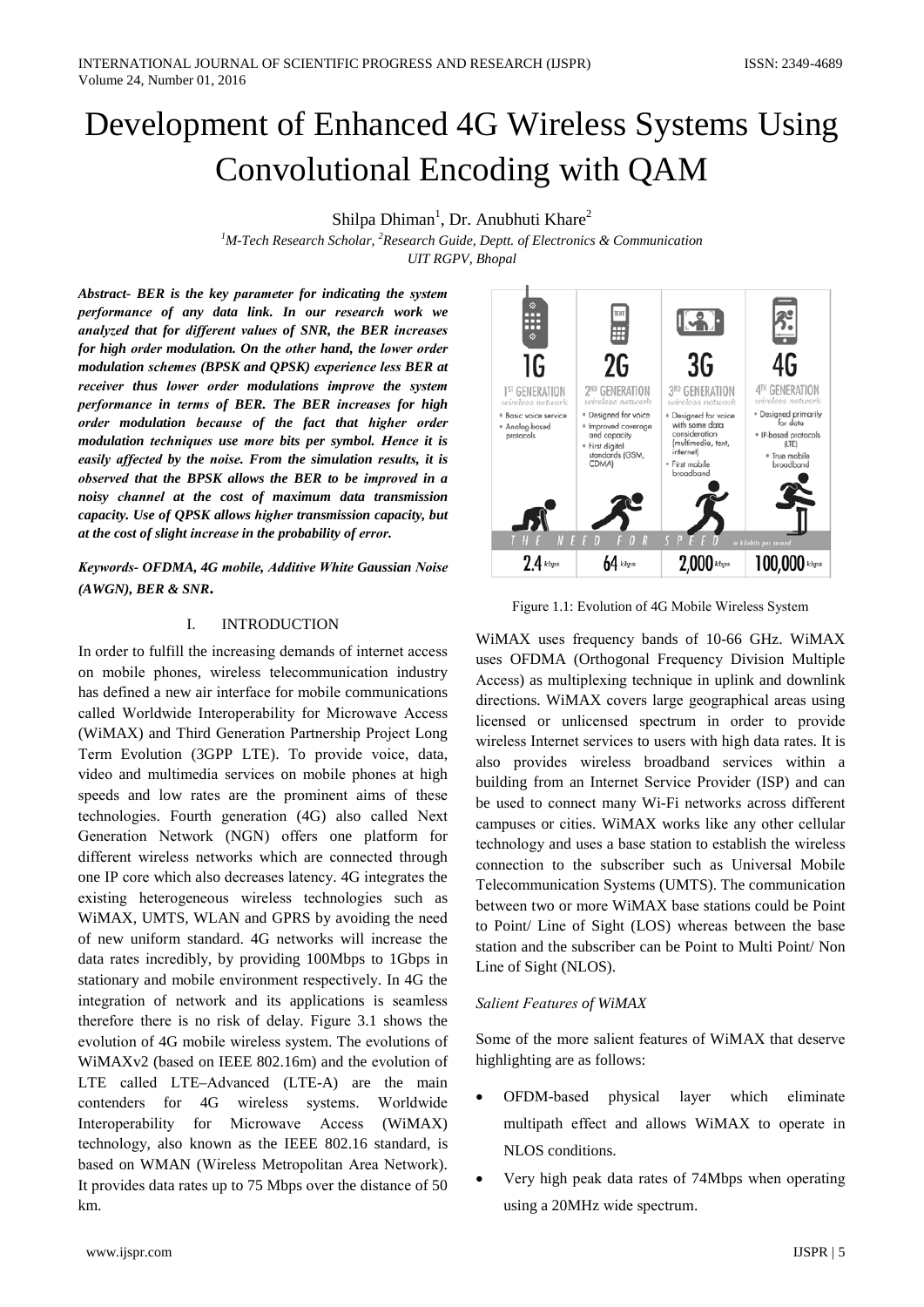- WiMAX has a scalable physical-layer architecture that allows for the data rate to scale easily with available channel bandwidth.
- WiMAX supports a number of flexible adaptive modulation schemes and forward error correction (FEC) coding schemes.
- Support for TDD and FDD as well as a half-duplex FDD, which allows for a low-cost system implementation.
- Orthogonal frequency division multiple access (OFDMA) implementation which facilitates the utilization of frequency diversity and multiuser diversity to significantly improve the system capacity.
- Flexible and dynamic per user resource allocation in both uplink and downlink.
- The WiMAX physical-layer design allows for the use of multiple-antenna techniques, such as beamforming, space-time coding, and spatial multiplexing.
- Quality-of-service support by WiMAX MAC layer which includes a variety of applications such as voice and multimedia services.
- WiMAX supports strong encryption, using Advanced Encryption Standard, and has a robust privacy and key-management protocol.
- The WiMAX Forum has defined a reference network architecture that is based on an all-IP platform. It facilitates easy convergence with other networks, and exploits the rich ecosystem for application development that exists for IP.

# Fixed vs. Mobile WiMAX

IEEE 802.16-2004 is known as fixed WiMAX. It uses OFDM to mitigate the effects of multipath and improves the propagation of signals in NLOS. Fixed WiMAX has no mobility and this is also the reason why it does not support handovers. The mobile WiMAX (IEEE 802.16-2005) uses Scalable Orthogonal Frequency Division Multiplexing Access, which divides the carrier up to 2048 subcarriers. This division of the carrier signal makes it possible to improve the signal penetration into the buildings and should enable cheaper products for the end subscriber. A comparison between Fixed and Mobile WiMAX is shown in Table 3.1 [19].

#### **SYSTEM MODEL**  $\Pi$

LTE is an emerging technology for higher data rates in cellular 4G services. LTE is developed as an improvement to Universal Mobile Telecommunication System by 3rd Generation Partnership Project (3GPP) and that project was started in 2004. It brought many benefits to cellular networks in terms of bandwidth, latency, data rates, spectral efficiencies etc. The LTE increases the system capacity and widens the spectrum from existing technology up to 20MHz. It can be deployed in any bandwidth combination because of its flexible usage of spectrum (1.4) MHz to 20 MHz). It uses Frequency Division Duplex (FDD) and Time Division Duplex (TDD) to suit all types of spectrum resources. The mobile TV broadcast is facilitated by LTE over LTE network.

The OFDM is used in LTE as multiplexing scheme; LTE uses SC-FDMA for uplink and OFDMA for downlink transmission. One drawback of OFDM is high peak-toaverage power ratio (PAPR). PAPR occurs due to constructive addition of sub-carriers and which results in spectral spreading of the signal leads adjacent channel interference. Hence, LTE uses Single Carrier FDMA (SC-FDMA) with cyclic prefix on the uplink which reduces PAPR as there is only a single carrier as opposed to  $N$ carriers.

## LTE Multiple Access Techniques

The first major design in LTE was to adopt multicarrier approach for multiple access schemes. After proposing this step the candidates for downlink were multiple WCDMA and OFDMA while the candidate for uplink were WCDMA, OFDMA and SC-FDMA. Finally in 2005 it was decided to select OFDMA as a downlink multiple access scheme and SC-FDMA for uplink. Single-carrier means that the information is modulated to only one carrier by adjusting amplitude, phase or both of the carrier signals.



Figure 2.1: Frequency Domain Representation of LTE **Access Techniques** 

OFDMA is robust against multipath fading. In OFDMA transmitter, the available spectrum is divided into number of orthogonal subcarriers. The subcarrier spacing for LTE system is 15KHz with 66.67µs OFDMA symbol duration. The high bit-rate data stream passes through modulator, where adaptive modulation schemes such as (BPSK,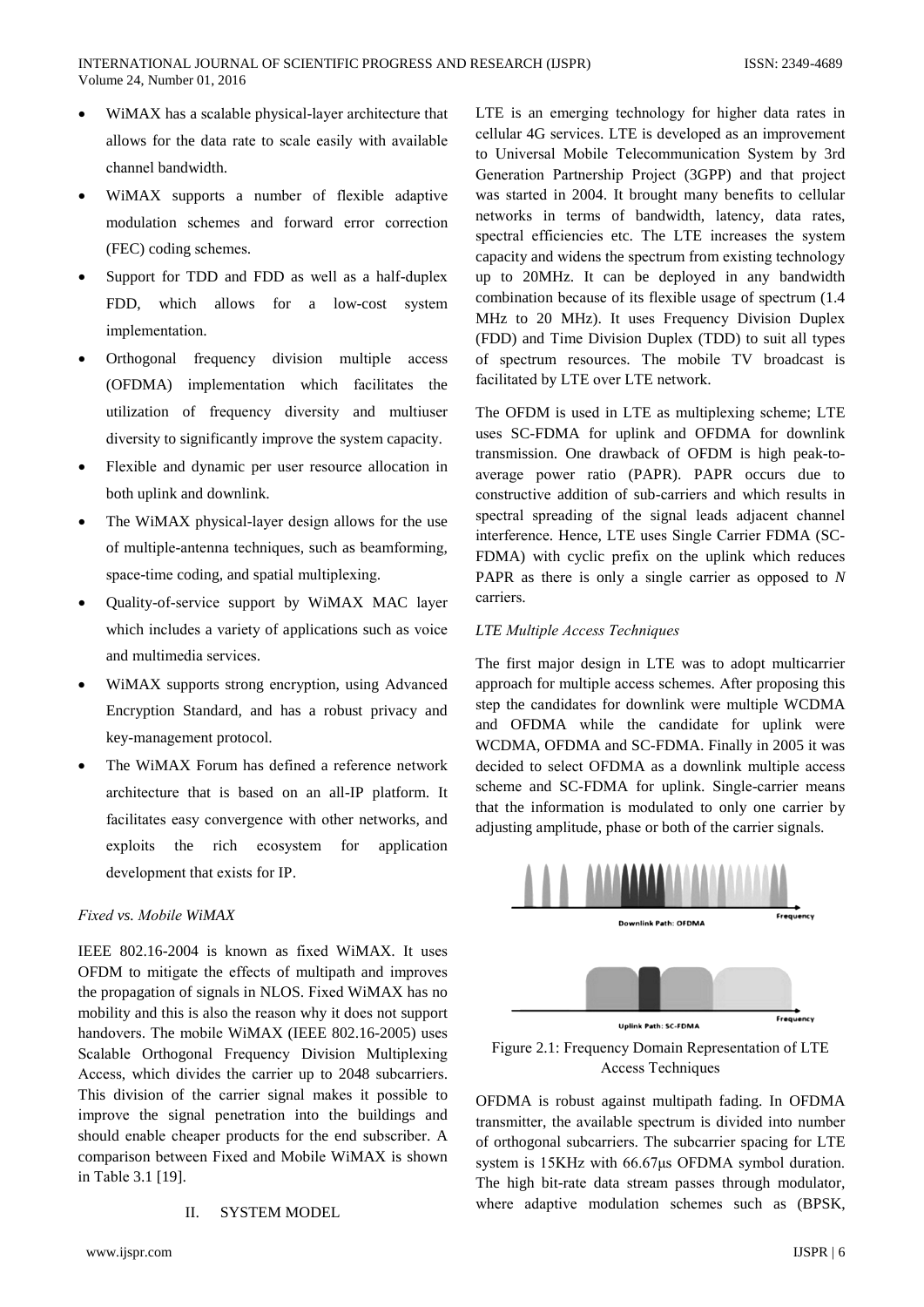QPSK, 16-QAM, 64-QAM) is applied. This multilevel sequence of modulated symbols is converted into parallel frequency components (subcarriers) by serial to parallel converter. The IFFT stage converts these complex data symbols into time domain and generates OFDM symbols. A guard band is used between OFDMA symbols in order to cancel the Intersymbol Interference at receiver. In LTE, this guard band is called Cyclic Prefix (CP) and the duration of the CP should greater than the channel impulse response or delay spread. In LTE, the OFDMA uses two types of CP that are normal CP and extended CP. The normal CP is used for high frequencies (urban areas) and extended CP for lower frequencies (rural areas). At receiver, the CP is removed first and then subcarriers are converted from parallel to serial sequence. The FFT stage further converts the OFDM symbols in to frequency domain followed by equalizer and demodulation.

## III. PROPOSED METHODOLOGY

Figure shows the block diagram of the model we used to simulate OFDMA system. We wrote a MATLAB program to simulate the model shown. The focus of the 4G development in the MATLAB software is based on the adaptive modulation techniques. The OFDM simple model

which the data stream is first subdivided into a number of sub-streams where each one has to be modulated over a separate carrier signal, called sub carriers.

This subsection describes the transmitter module used for the simulation. In this section the serial input bits are first converted into parallel data streams. Then intereleaving and convolution encoding is performed on it. Interleaving is used to combat burst error during transmission in frequency selective channel. A convolutional encoding is a type of error-correcting code that generates parity symbols to enhance redundancy. The data bits are directly mapped to the complex modulation symbols by using adaptive modulation techniques which are BPSK, QPSK, 16-QAM. The resulting modulated signals are then multiplexed before their transmission by applying the Inverse Fast Fourier Transform (IFFT). The model uses the concept of cyclic prefix that adds additional bits at the transmitter end and then the receiver removes these additional bits in order to minimize the inter symbol interference, improving the bit error rate and reduce the power spectrum. After adding cyclic prefix the parallel data streams are converted back into serial data for transmitting it on the AWGN channel. The AWGN channel adds noise.



Receiver

Figure 3.1: Block diagram of the OFDMA system model

## **Simulation Parameters**

We performed our simulation on MATLAB Version 7.12.0.635 (R2011a) with simulation parameters shown in Table 1.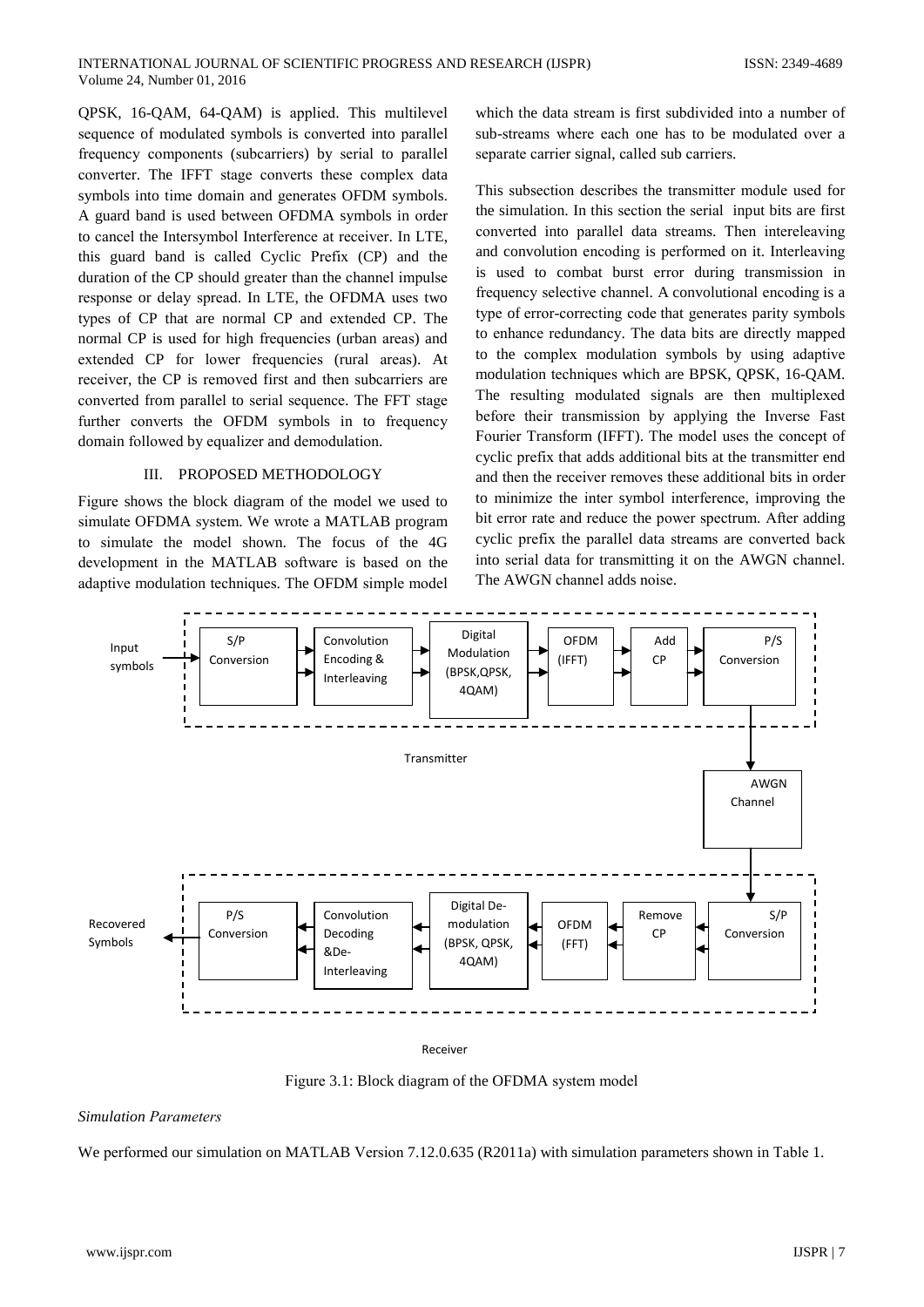| <b>PARAMETERS</b>                 | <b>ASSUMPTIONS</b>  |
|-----------------------------------|---------------------|
| Channel                           | <b>AWGN</b> Channel |
| Cyclic Prefix Ratio               | 1/16                |
| Data Size (No. of simulated bits) | $10^6$ , $10^5$     |
| <b>Digital Modulation Scheme</b>  | BPSK, QPSK, 4QAM    |
| FFT and IFFT Size                 | 2, 4                |
| Range of SNR in dB                | 1 to 15             |
| System Bandwidth (MHz)            | 5                   |

Table 1: Parameters used for simulation

Following are the steps we followed while writing the program to simulate the model.

- $\triangleright$  First the simulation environment has been created in which set the value of different parameters as specified in Table 5.1.
- $\triangleright$  Then the generation of a random binary data has been done and convert it into logical data.
- $\triangleright$  After this perform convolutional encoding and interleaving on this logical data, respectively.
- $\triangleright$  Then modulated these streams of data using different modulation schemes. Here we used BPSK, QPSK and 4QAM modulation.
- $\triangleright$  Then the IFFT has been taken for these mapped streams of data.
- $\triangleright$  The CP appended by taking some portion from end of each symbol and adding it at the beginning of the symbol.
- $\triangleright$  Then AWGN channel has been created the noise level is described by SNR per sample and passed serial data stream through this channel.
- > CP has been removed from each symbol of corrupted data from channel
- $\triangleright$  Then perform the reverse function of IFFT that is FFT.
- Demodulate this data by previously mentioned  $\blacktriangleright$ modulation schemes.
- $\triangleright$  Then de-interleaving and convolution decoding is performed.
- $\triangleright$  BER has been calculated for received data from each modulation schemes.
- $\blacktriangleright$ Then display the simulation result.



Figure 3.2: Flowchart of Simulation

# IV. SIMULATION AND RESULTS

The BER is ratio of number of error bits and total number of bits transmitted. It is given by the following formulae:

 $BER = Number of Error Bits / Total Number of$ **Transmitted Bits**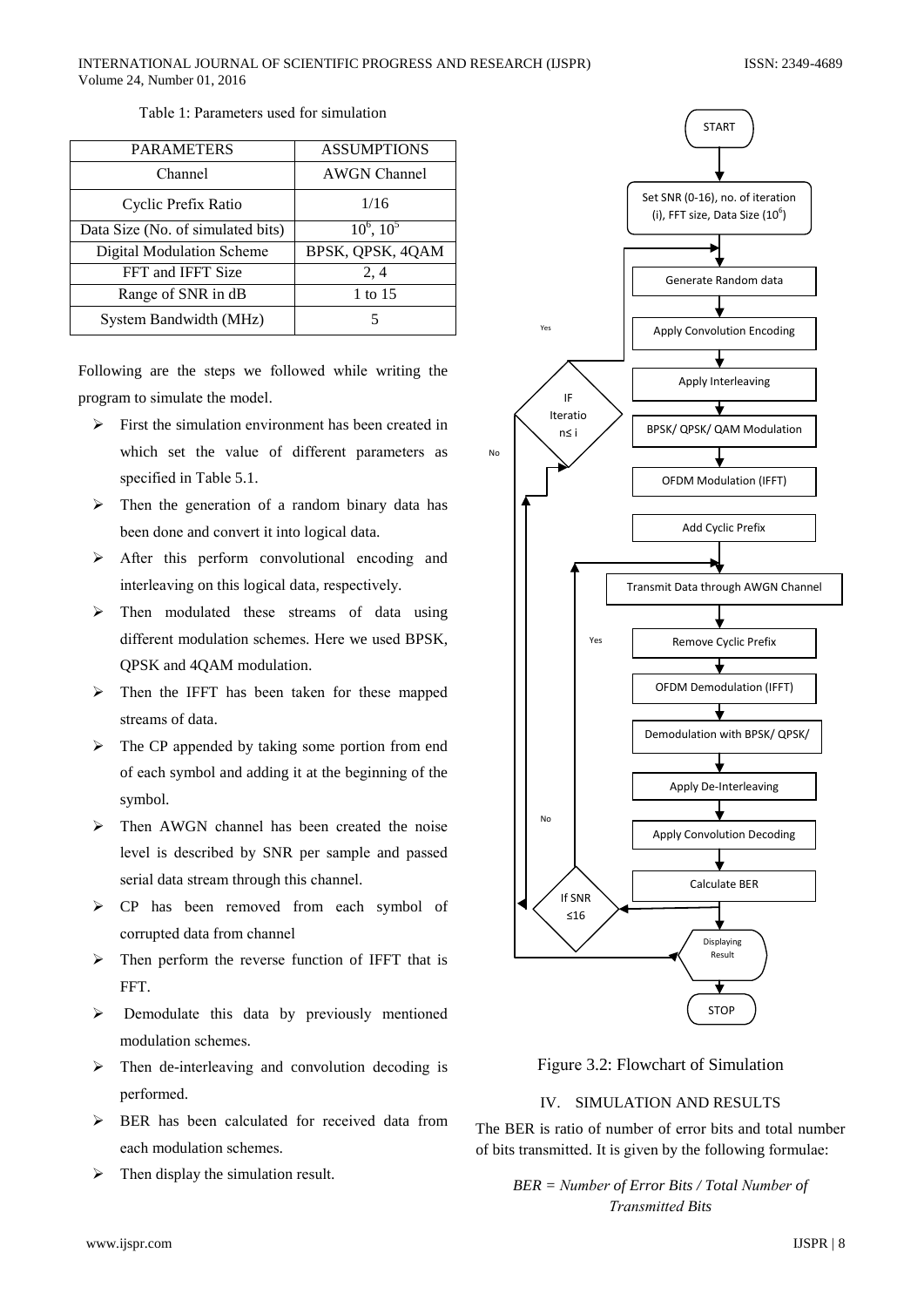To plot BER performance first we simulated the developed model and calculate BER for different Signal to Noise Ratio (SNR) values using the above formulae. Then we plotted these values against corresponding SNR values. The procedure was repeated for different modulation techniques.

The SNR is the ratio of bit energy  $(E_b)$  to the noise power spectral density  $(N_0)$  and it is expressed in dB.

 $SNR = E_b / N_0$ 

For any modulation scheme, the BER is expressed in terms of SNR. BER is measured by comparing the transmitted signal with received signal, and compute the error counts over total number of bits transmitted.

## Simulation Results for 4 Point FFT OFDM with BPSK

For particular SNR value system is simulated and corresponding probability of error (Bit Error Rate, BER) is calculated.



Figure 4.1: BER versus SNR curve for OFDM with BPSK



Figure 4.2: BER versus SNR curve for OFDM with QPSK

Figure 4.1 shows the nature of the BER versus SNR curve. As we go on increasing the SNR value, bit error rate reduces.

> No. of bits transmitted =  $1000000$ FFT size  $=$  4

6.3 Simulation Results for 4 Point FFT OFDM with OPSK

6.4 Simulation Results for 4 Point FFT OFDM with 4-**QAM** 



Figure 4.3: BER versus SNR curve for OFDM with 4-**QAM** 



Figure 4.4: Comparison of 4 Point FFT OFDM System with BPSK, QPSK and 4-QAM

6.5 Comparison of OFDM System with BPSK, QPSK and  $4-QAM$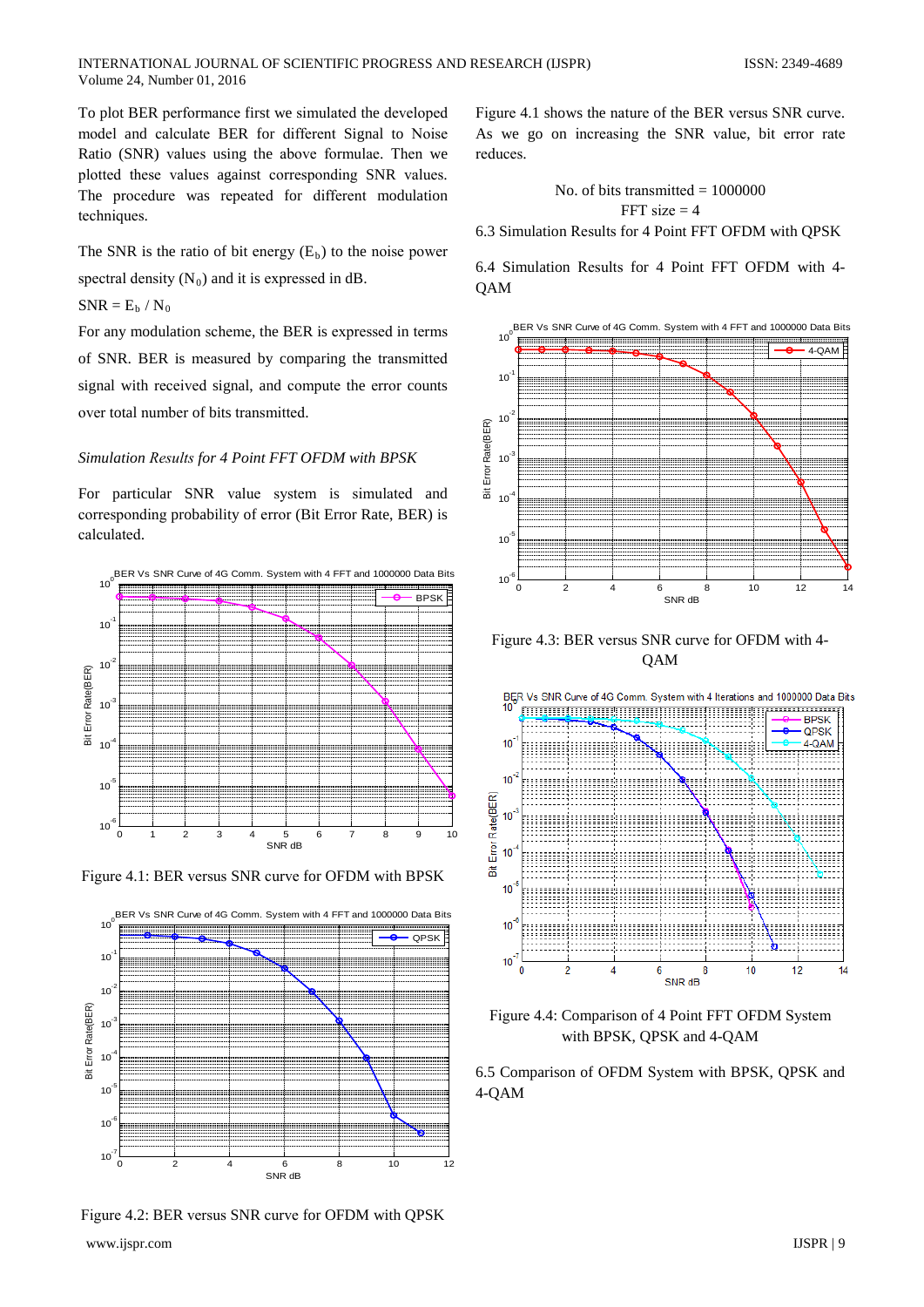| SNR(dB) | BER(BPSK)              | <b>BER (QPSK)</b>      | BER(4-QAM) |
|---------|------------------------|------------------------|------------|
|         | 0.4885                 | 0.4891                 | 0.4976     |
|         | 0.4747                 | 0.476                  | 0.4942     |
| 2       | 0.4443                 | 0.4452                 | 0.4881     |
| 3       | 0.3812                 | 0.3825                 | 0.4762     |
| 4       | 0.2736                 | 0.2743                 | 0.4528     |
| 5       | 0.1412                 | 0.1424                 | 0.4058     |
| 6       | 0.04746                | 0.04794                | 0.3289     |
| 7       | 0.009963               | 0.09564                | 0.222      |
| 8       | $1.235 \times 10^{-3}$ | $1.225 \times 10^{-3}$ | 0.1141     |
| 9       | $1.025 \times 10^{-4}$ | $8.47x10^{-5}$         | 0.04293    |
| 10      | $3.25 \times 10^{-6}$  | $0.275 \times 10^{-5}$ | 0.01132    |

Tabel 6.1: Comparison of 4 Point FFT OFDM System with BPSK, QPSK and 4-QAM



Figure 4.6: Comparison of 2 Point FFT OFDM System with BPSK, QPSK and 4-QAM



Figure 4.7: Comparison of 2 Point FFT OFDM System with BPSK, QPSK and 4-QAM

#### **CONCLUSION AND FUTURE SCOPE**  $\mathbf{V}$

The OFDM makes efficient use of available spectrum by allowing overlapping among the carriers. It basically converts the high data rate stream in to several parallel lower data rate streams and thereby eliminating the

frequency selective fading. It has been seen that the OFDM is a powerful modulation technique that is capable of high data rate and is able to eliminate ISI. It is computationally efficient due to the use of FFT techniques to implement modulation and demodulation functions. Using MATLAB software, the performance of OFDM system was tested for the three digital modulation techniques namely BPSK, OPSK and 4OAM. The performance of OFDM system was also tested for the two different size FFT and data bits and there combinations.

### **REFERENCES**

- [1] T.S. Rappaport and others, *Wireless communications:* principles and practice, Prentice Hall PTR New Jersey, 1996
- [2] Wikipedia: The Free Encyclopaedia https://en.wikipedia.org/wiki/: accessed on May 28, 2016.
- [3] A. F. Molisch. Wireless Communications. 2nd ed. Chichester, England: John Wiley and Sons, 2011.
- [4] Popescu O. and Popescu D. C. (2014), "On the performance of 4G mobile wireless systems with multiple antennas" IEEE, 10th International Conference on, Bucharest, 2014, pp. 1-4.
- [5] Kumar P. S., Sumithra M. G. and Kumar E. P. (2013), "Performance analysis of PAPR reduction in STBC MIMO-OFDM system" IEEE, Fifth International Conference on Advanced Computing (ICoAC), Chennai, pp. 132-136, 2013.
- [6] Jemmali, A.; Conan, J.; Torabi, M. (2013), "Bit Error Rate Analysis of MIMO Schemes in LTE Systems" IARIA, The Ninth International Conference on Wireless and Mobile Communications
- [7] Astawa G. P., Moegiharto Y., Zainudin A., Salim I. D. A. and Anggraeni N. A. (2013). "Performance Analysis of MIMO-OFDM Using Convolution Codes with QAM Modulation" World Academy of Science, Engineering and Technology, International Journal of Electrical, Computer, Energetic, Electronic and Communication Engineering Vol:7, No:12, 2013
- [8] Parveen N. Venkateswarlu D. S. (2012), and "Implementation of MIMO-OFDM using adaptive multiuser detection in wireless communication", Communications, Devices and Intelligent Systems (CODIS), International Conference on, Kolkata, 2012, pp. 381-384.
- [9] Goel A. and Garg M. K. (2012), "Comparative Performance Evaluation of Convolutionally Coded and LDPC Coded OFDM System Over AWGN and SUI-5 Fading Channel", IEEE, 2012 Third International Conference on Computer and Communication Technology.
- [10] Mohankumar N. M. and Devaraju J. T. (2012), "Performance Evaluation of Multi Antenna Techniques in LTE", IEEE
- [11] Srikanth, S., Murugesa Pandian, P. A., and Fernando, X. (2012), worked on "Orthogonal Frequency Division Multiple Access in WiMAX and LTE: A Comparison", IEEE Communications Magazine, September 2012
- [12] Maslennikov, R.; Trushanin, A.; Shkerin, M.; Shashanov, M.; and Czerepinski, P. (2011), "Analysis of multiple antenna transmission for HSUPA", IEEE, 2nd International